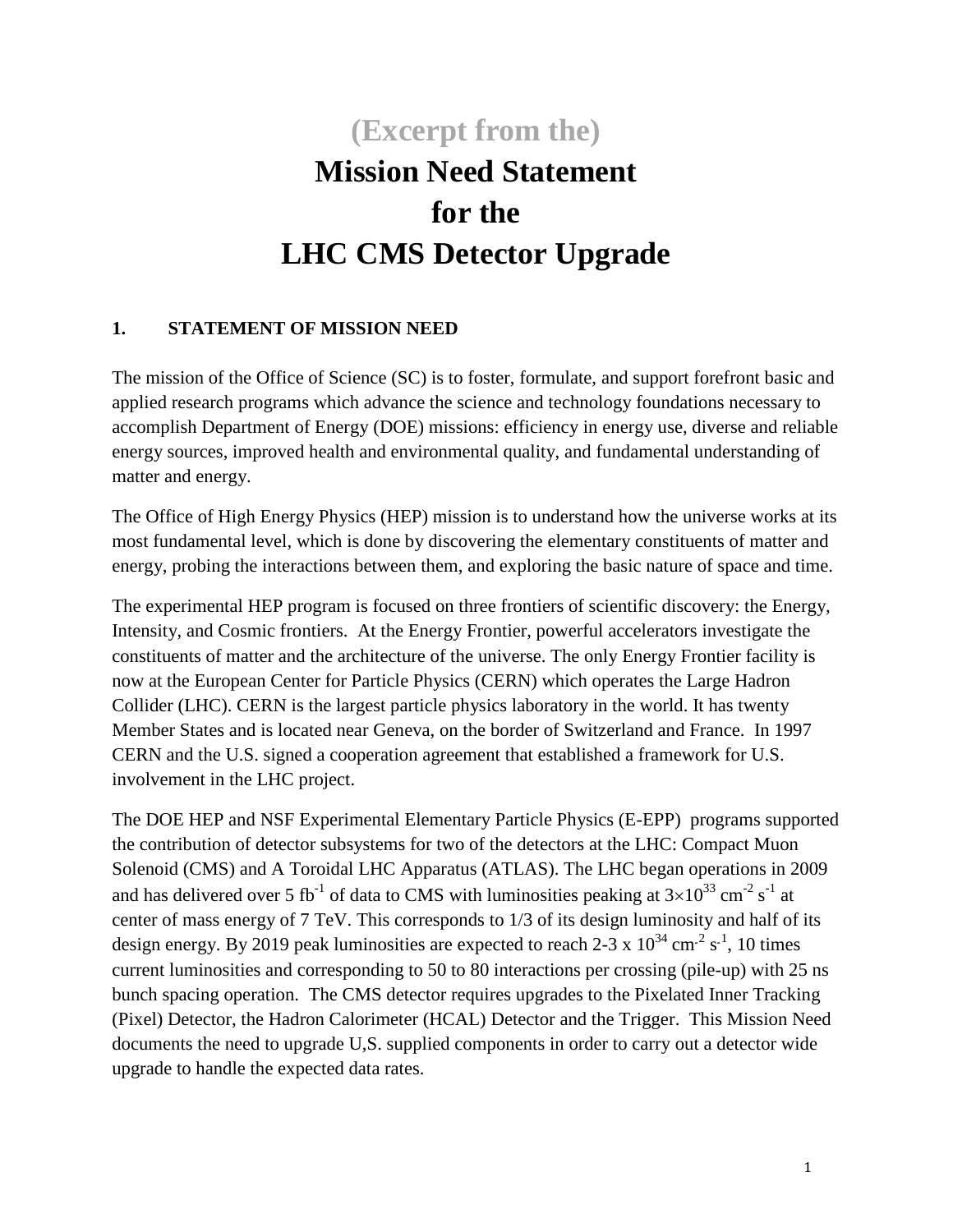#### **2. CAPABILITY GAP/MISSION NEED**

The high energy and luminosity available at the LHC offers the best opportunities for exploration of new physics beyond the Standard Model (SM) and for making precision measurements of properties of known phenomena.

Experiments at the LHC have recently announced results on the search for the Higgs Boson and are poised to make further exciting discoveries that will change our fundamental understanding of nature. Significant US participation in the full exploitation of the LHC has the highest priority in the US high-energy physics program. The US participation in the CERN experiments has been crucial. Approximately 1,200 physicists from U.S. institutions conduct research as collaborators in CMS and ATLAS , supported as part of the DOE High Energy Physics research programs and the contribution of US scientists is substantial for example in several key analysis aimed at the Higgs discovery or search for new phenomena. Given the broad experience gained during the earlier LHC runs, US physicists are in a unique position to contribute to further LHC analyses in the best possible way while maintaining the leadership role the US has had over the past two decades.

#### Capability Gap

To date in 2012, the LHC has doubled the total luminosity delivered and is expected to continue its operation at center of mass energy of 8 TeV and is expected to deliver from 10 to 20 fb<sup>-1</sup> to each experiment. A long shutdown is being planned for 2018 after which peak luminosities are expected to reach 2-3 x  $10^{34}$  cm<sup>-2</sup> s<sup>-1</sup> corresponding to 50 to 80 interactions per crossing (pile-up) with 25 ns bunch spacing operation. Upgrades are needed to the Pixelated Inner Tracking (Pixel) Detector, the Hadron Calorimeter (HCAL) Detector and the Trigger.

**Pixel:** The pixel detector plays a key role in the identification of primary vertices, secondary vertices, and secondary tracks. These elements are essential for the efficient identification of long-lived particles, such as *b* quarks, and for the search for new physics at the LHC. The upgrade of the Pixel Detector is driven by radiation damage, caused by particles produced at the collision point. The upgraded Pixel Detector would replace the degraded present detector while being itself more radiation tolerant to future damage. In addition the upgrade is driven by the data loss at peak luminosity due to the increased number of tracks per crossing at the expected higher luminosities. The new detector and associated electronics will enable expanded tracking information to enhance track reconstruction. The implementation of the upgraded Pixel Detector would improve all aspects of CMS tracking:

**HCAL:** The HCAL upgrade will implement depth segmentation to cope with the higher luminosities; use a new photo-detector, that provides the high gain needed for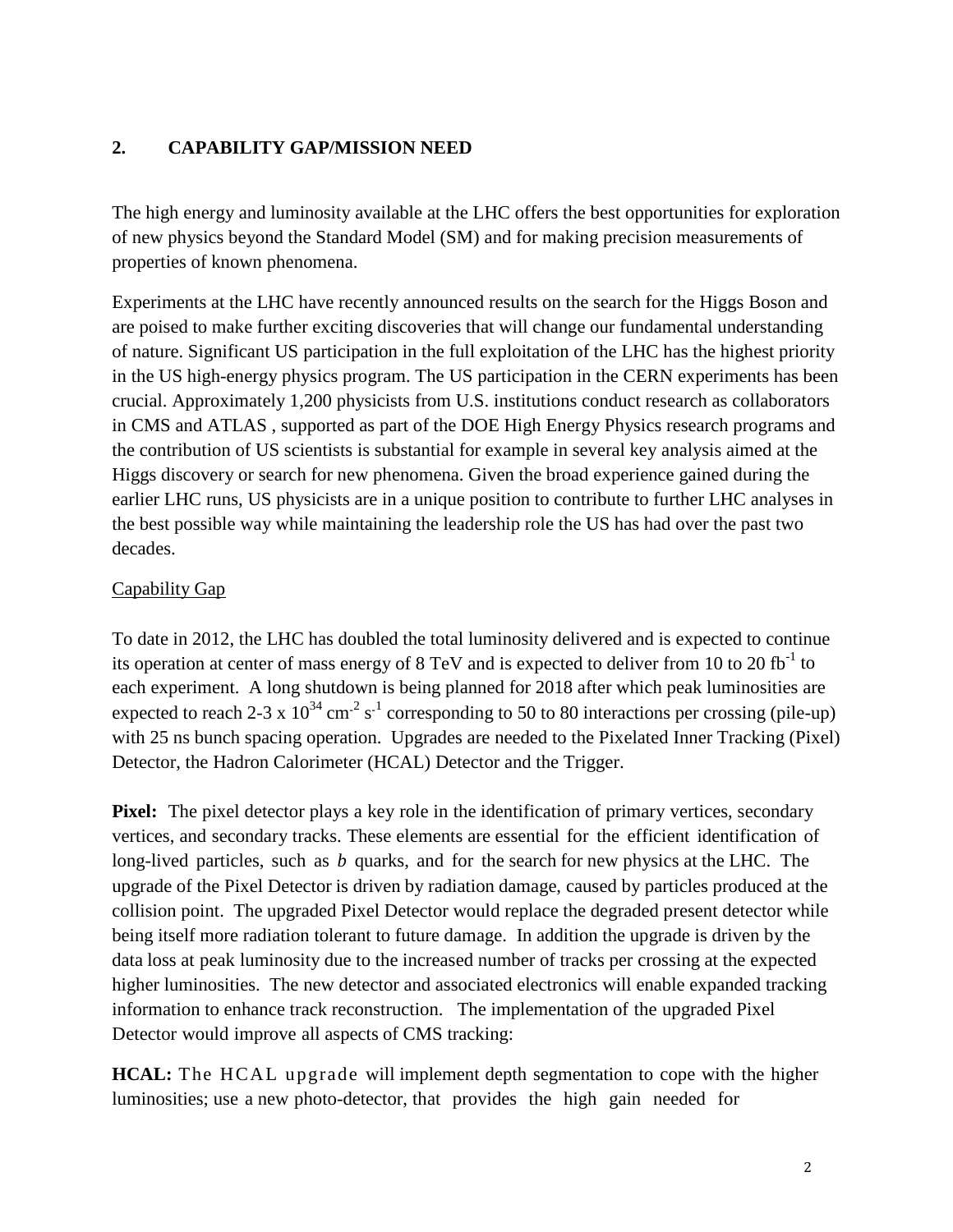segmentation; and new electronics, required to read out the increased data stream and to provide enhanced information to the upgraded Regional Calorimeter Trigger (RCT).

**Trigger:** The present CMS trigger will need significant modifications to operate at the higher LHC luminosity. Due to the increased occupancy of each crossing the current Level-1 trigger system will experience degraded performance. Rebuilding of the Regional Calorimeter Trigger (RCT) using new technologies addresses peak instantaneous luminosity, high pileup, and overall efficiency.

There is a planned shutdown in 2018 for upgrades of the LHC, and this is the best opportunity to install detector upgrades that are designed to enable CMS to fully exploit the physics opportunities afforded by these machine upgrades. The excellent performance of the LHC in 2011 and 2012 has demonstrated its ability to deliver luminosity that exceeds expectations and it is therefore prudent to plan for higher than anticipated luminosity and pile-up conditions.

The ongoing data taking operation at lower luminosities has helped CMS gain experience to plan for upgrades at the higher luminosity that will be needed to study new physics with high efficiency. The overall CMS physics program can only succeed if the necessary upgrades are implemented; thereby ensuring that high efficiency for expected physics is maintained as energy and luminosity increase beyond current design.

The CMS detector including the U.S. supplied components are not capable of handling the higher data rates of the LHC expected in 2018 and beyond without the planned upgrades.

#### Other Potential Capabilities

HEP is supporting the US ATLAS collaboration in the international ATLAS collaboration at the CERN Collider. The ATLAS experiment is in a similar circumstance and will need upgrades also, which will be the subject of another mission need. There are no other capabilities worldwide capable of addressing this physics.

#### Impact if Gap is Not Resolved

The DOE's High Energy Physics program has invested in the building of the CMS detector and is a major participant and contributor in the physics the detector enables. If the US fails to contribute to the upgrade their ability to participate in future physics would be impaired.

#### The priority of fulfilling the mission need relative to other programs

In 2008, the HEP Advisory Panel (HEPAP)/P5 Report identified continued U.S. participation in the LHC physics program as the highest priority for the U.S. HEP program. Highlights of the LHC physics program include searching for the Higgs Boson, investigating the possibilities of